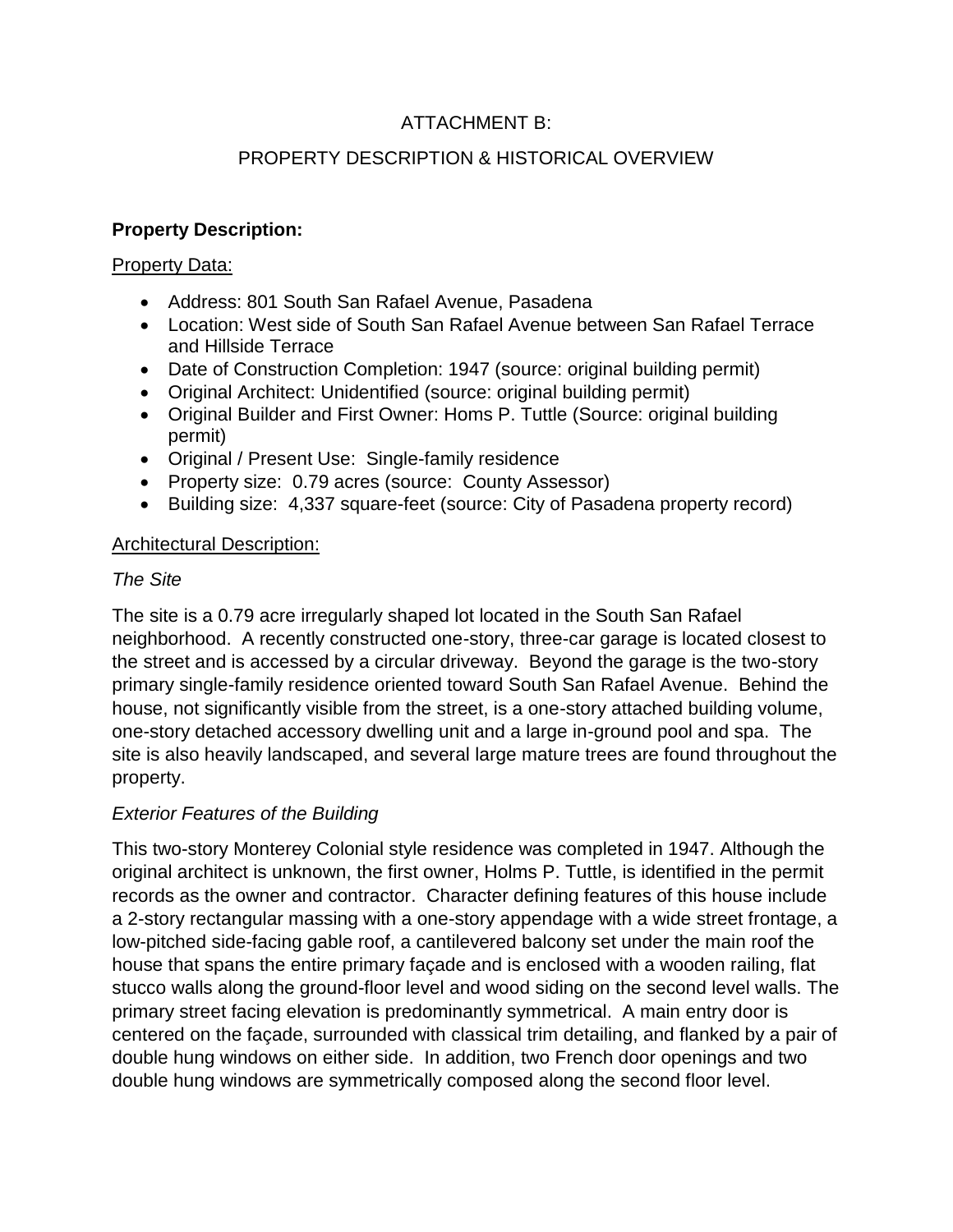### *Documented Changes to the Property*

Multiple changes were made to the property prior to John Van de Kamp purchasing it, including small room additions, construction of an additional chimney, construction of a patio cover, conversion of garage space to habitable space, and other miscellaneous interior remodeling . However, only a few alterations were made during his tenure there, including a roof replacement with an alternative roofing material (wood shingles to fiberglass shingles), and an interior kitchen remodel.

After his passing in 2017, the house and grounds were extensively remodeled. Significant alterations include the addition of a spa to the existing pool (BMN2019- 01226), a 466 square foot rear addition, exterior remolding at the sides and rear of the primary structure, interior remodeling throughout, and the new construction of an accessory structure (three-car garage) directly in front of the residence (BLD2019- 01654). Other alterations included window and door replacements (BLDSFR2020- 10498), paving to accommodate a circular driveway leading to the new three-car garage (ZON2021-00065), major remodeling of the rear playroom (BLDSFR2021-01175), and the new construction of an accessory dwelling unit in the rear yard (BLDSFR2021- 01263).

### *Current Conditions, Use, and Proposed Plans*

The house is currently in good condition and is used as a single family residence. No significant changes to the property, such as demolition, subdivision, or other "major projects" that may affect its potential historical significance are proposed at this time.

#### **Historical Overview:**

#### John Van de Kamp

John Van de Kamp was born on February 7, 1936, and during his early youth resided in Altadena before moving to Pasadena with his family. He attended the private Trailfinders School for Boys in Altadena for his early education and then attended John Muir High School in Pasadena. He then graduated from Dartmouth College and Stanford Law School and spent a short time in the military.

Professionally, he served as the 37<sup>th</sup> District Attorney for the County of Los Angeles from 1975 to 1981 and as the 28<sup>th</sup> Attorney General for California from 1983 to 1991. He unsuccessfully campaigned for the Democratic nomination for Governor of California in 1990, losing to Diane Feinstein. He subsequently retired from public office in 1991 and continued to practice law as a private attorney. He served on the Board of Governors of the State Bar of California from 2001 to 2005, and was the President of the Board from 2004 to 2005. Other notable accomplishments from his time as a private attorney include serving as the independent reform monitor for the City of Vernon, the Getty Trust, and various cases related to environmental protection.